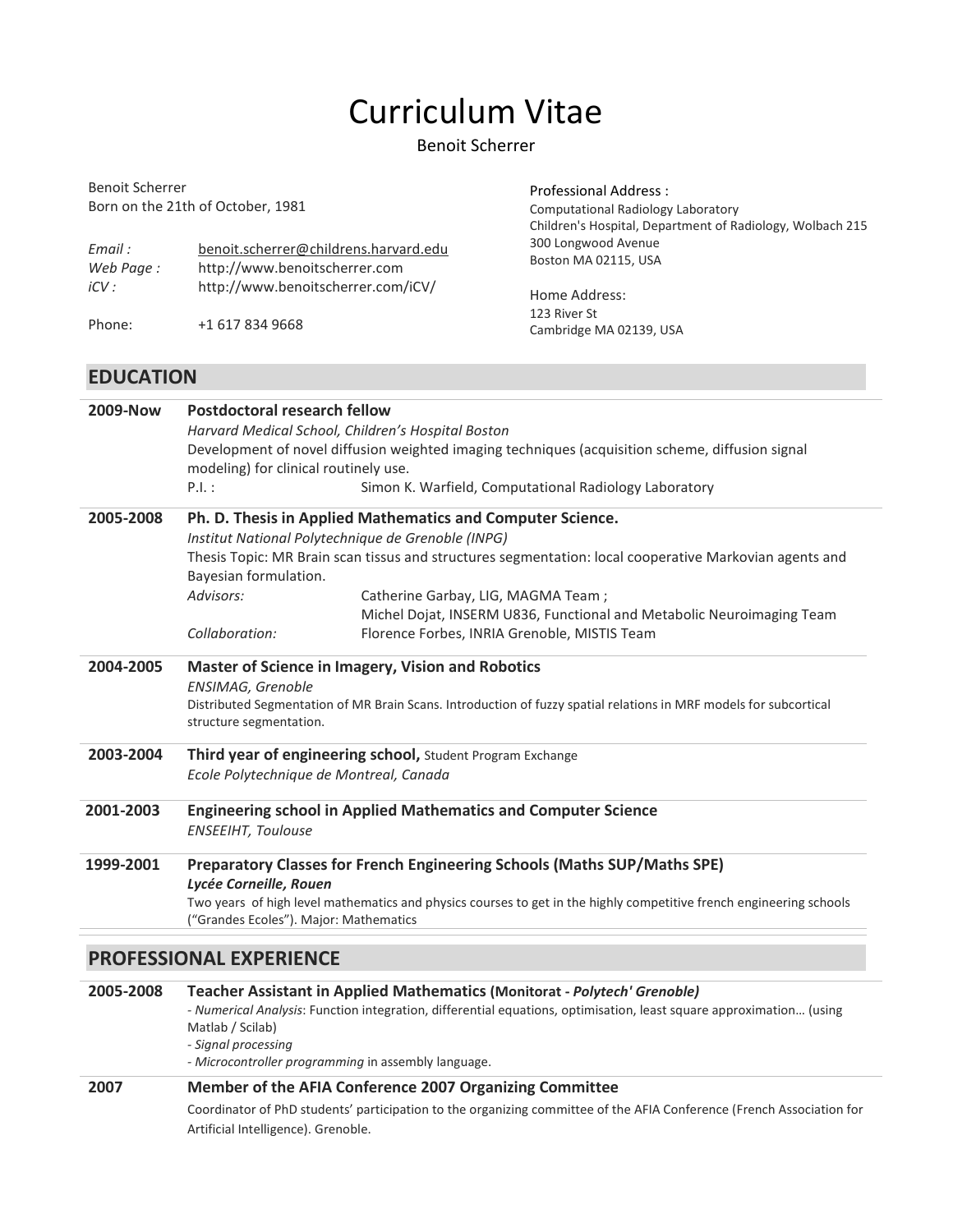2004-2005 Training Period in a Neurostimulation Laboratory (Polystim, Montreal, 5 months) (5 months) Bladder implant project. Conception of a wireless external controller using on a PALM(c) to send neurostimulation parameters to the implant. Evaluation during real experimentational chirurgical surgery.

2002 Computer Science Teaching (Bobo-Dioulasso, Burkina Faso) Six weeks in Burkina Faso to teach computer science & web site creation

## AWARDS AND GRANTS

- Thesis Grant from the French Minister (MENRT Grant)
- Young Investigator Award at the MICCAI 2008 Conference (New York) in the category "Segmentation" for the paper "Fully Bayesian Joint Model for MR Brain Scan Tissue and Structure Segmentation".
- 3<sup>rd</sup> place of the company creation contest organized by "La Maison de l'Entrepreneuriat" (2007)
- Winner of the company creation contest organized during "les DOCTORIALES" (2007)
- Final of the national programming contest for people under 21 years old (1996, 1997, 1998) : Three time among the 100 in the final round (First time: younger finalist, 15years old). 36 hours of programming. Best podium: 26<sup>th</sup>

## RESEARCH INTERESTS

- Bayesian Analysis, Statistical Learning, Markov Random Fields & Image Segmentation.
- Image Registration, Log-Euclidian Metric, Shape Analysis, Cortex Unfolding, Functional MRI, Diffusion MRI.
- Distributed and Multi-agent Systems.
- Medical & Neuroscience Applications.

## PUBLICATIONS

#### Journals Paper

- B. Scherrer, F. Forbes, C. Garbay, M. Dojat, Distributed Local MRF Models for Tissue and Structure Brain Segmentation, IEEE Transactions on Medical Imaging, 28(8), 1296-1307, 2009.
- B. Scherrer, M. Dojat, F. Forbes, C. Garbay, Agentification of Markov Model Based Segmentation: Application to MRI Brain Scans, Artificial Intelligence in Medicine (AIM), 46(1), 81-95, 2009

#### Chapter Book

• Scherrer B, Forbes F, Garbay C and Dojat M. A joint Bayesian framework for MR brain scan tissue and structure segmentation based on distributed Markovian agents. In: I. Bichindaritz and L. Jain, eds., Computational Intelligence in Healthcare. Springer-Verlag, Berlin, 309, 81-101, 2010.

#### Peer-Reviewed Conference Papers with proceedings

- B. Scherrer, S. K. Warfield, Toward an accurate multi-fiber assessment strategy for clinical practice, in the Proceedings of the 2011 IEEE International Symposium on Biomedical Imaging (ISBI), Chicago, 2011, to appear
- B. Scherrer, S. K. Warfield, Why multiple b-values are required for multi-tensor models. Evaluation with a constrained log-euclidean model, in the Proceedings of the 2010 IEEE International Symposium on Biomedical Imaging (ISBI), Rotterdam, 2010, 1389-1392
- B. Scherrer, F. Forbes, M. Dojat, A Conditional Random Field Approach for Coupling Local Registration with Robust Tissue and Structure Segmentation, in the Proceedings of the 11th International Conference on Medical Image Computing and Computer Assisted Intervention (MICCAI), Springer-Verlag Berlin, 2009, 540-548
- B. Scherrer, F. Forbes, C. Garbay, M. Dojat, Fully Bayesian Joint Model for MR Brain Scan Tissue and Structure Segmentation, in the Proceedings of the 11th International Conference on Medical Image Computing and Computer Assisted Intervention (MICCAI), Springer-Verlag Berlin, 2008, p1066-1074 \*young investigator award\*